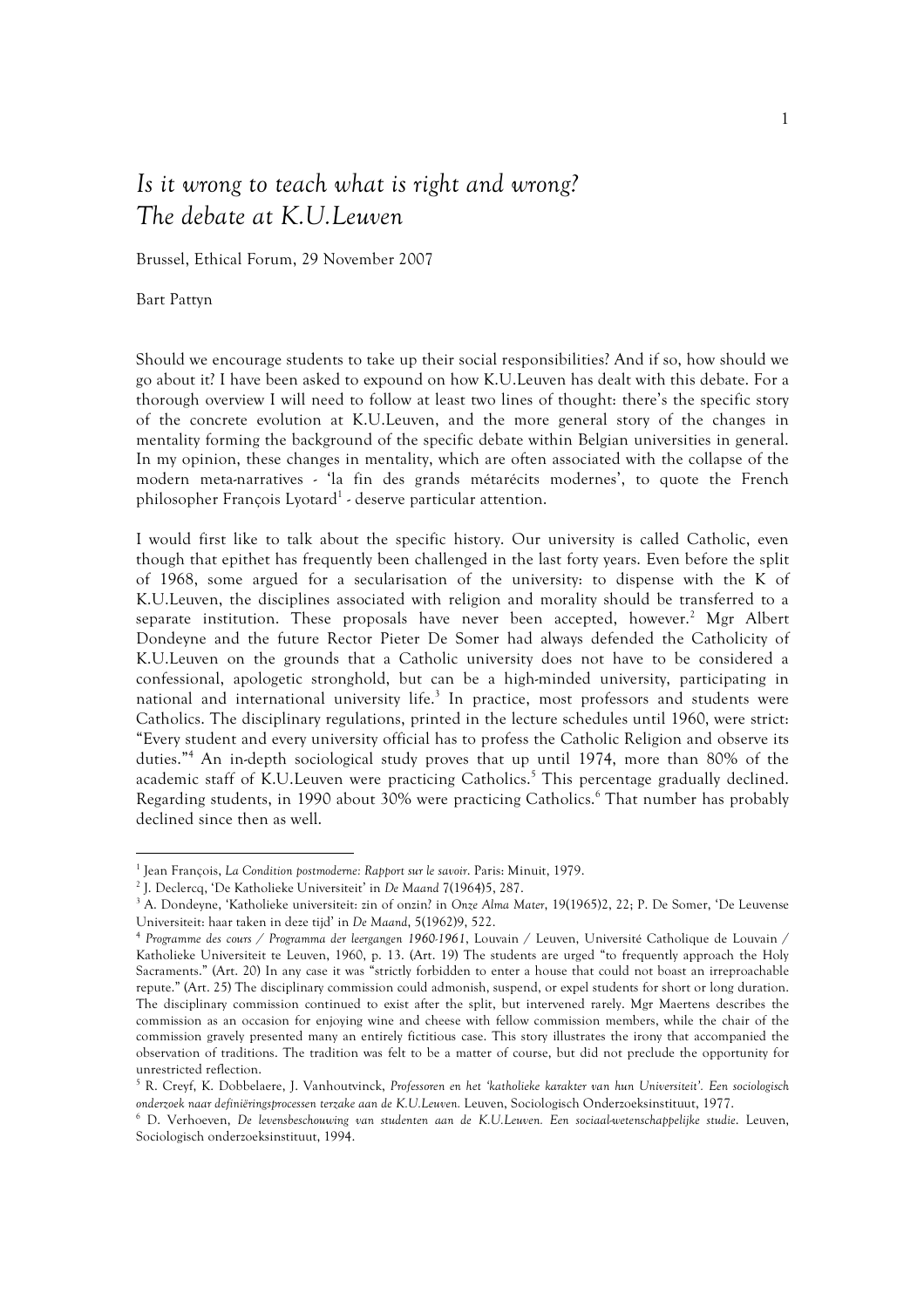Not only has the numerical balance shifted, but also the interpretation of what it actually means to be Catholic has changed. Theologians like Schillebeeckx were so interesting in the seventies and eighties because they parenthesised the church worship of Christ and focused on the concrete humanity of Jesus. This change in perspective was influenced by the highly valued shift in emphasis from ecclesiastical institution to concrete interpersonal involvement. In the hopeful wake of the Council text Gaudium et Spes, the Catholic tradition seemed to transform into an open and modern worldview. In the late sixties, for instance, many modern theologians took for granted that priest celibacy would be abolished and that the Church would gradually transform into a modern, democratic organisation with an open and engaged vision. Commitment to the Church seemed perfectly reconcilable with world citizenship. Council texts like Humanae Vitae spoiled this perspective. From the eighties on, the institutional Church seemed to withdraw into itself. Explicitly identifying with Catholicism became less 'normal'.

The university authorities made clear that the confessional character of our university should never stand in the way of the freedom of research. The speech to the visiting Pope John Paul II by Pieter De Somer, the rector at the time, is legendary:



 $\overline{a}$ 

"The Catholic University of Leuven has a duty constantly to question inherited truths and to adapt if necessary to modern language and thought. That inevitably brings with it conflicts between error and orthodoxy. A Catholic intellectual, indeed any intellectual, stands at the frontier between the known and the unknown. Whatever their discipline, seekers must have the freedom to chart that unknown, to elaborate working hypotheses and to put them to the test, to integrate new findings with the already known, or to draw new conclusions about what went before. They must also have the right to be mistaken, that is one of the

essential conditions for them to exercise their function as seekers, and for the university to carry out its proper institutional function."<sup>7</sup>

This open and engaged view was inspired by Mgr Albert Dondeyne.<sup>8</sup> He was the driving force behind the Universitas movement, as it is called in Leuven. It is striking how many professors who would later run the university administration were inspired by their participation in the Universitas movement.

Let's turn to the educational aspect. All K.U.Leuven students followed introductory courses in philosophy, metaphysics, and ethics. Why metaphysics? Within the classical Catholic

<sup>7</sup> Translation from French quoted from John Sayer, 'Linking Universities across Europe. Principles, Practicalities and Perspectives' in David Smith, Anne Karin Langslow (eds.) The Idea of a University, (Higher Education Policy, 51). London, Jessica Kingsley Publishers, 1999, p. 68-90, p. 80.

<sup>8</sup> Bert Claerhout, 'Voormalig KU Leuven-rector Roger Dillemans over Albert Dondeyne: 'Een aristocraat van de geest' in Tertio, 25 mei 2005 - p. 13-14.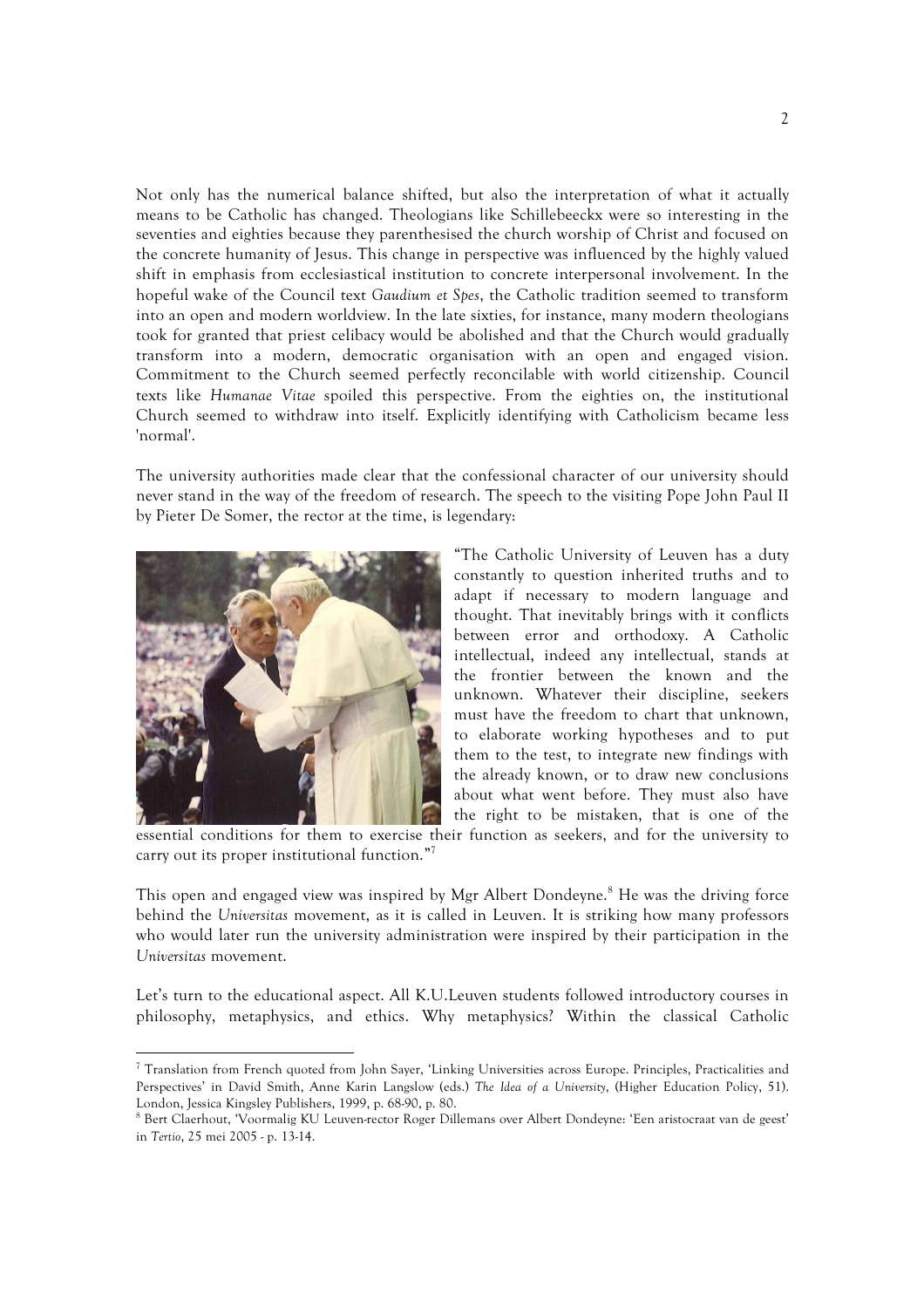worldview, metaphysics is the backbone of all knowledge. The way in which God has created the world means that everything that exists abides by specific regularities because it is on its way to the fulfilment of its essential finality. The founder of the Hoger Instituut voor Wijsbegeerte, the future cardinal Mercier, saw no contradiction whatsoever between science and metaphysics. Science and metaphysics lined up perfectly. So did science and ethics. Deep down in their hearts, people know what is right and wrong, because they can discover God's natural law in their essence. This view was not only expounded in Catholic universities. Ghent, for instance, had lectures by Edgard De Bruyne, who became famous again through Umberto Eco. He reconciled the academic investigation of ethics of his time with Thomism.<sup>9</sup>

Metaphysics (later renamed fundamental philosophy) and ethics remained compulsory courses for any discipline up until the Bachelor-Master reforms. These days, the government encourages educational directors to provide courses in philosophy as well as ethics and religion in their programmes. For strategic reasons, the latter course was renamed Religie, zingeving en levensbeschouwing. Apparently, many programme directors fail to distinguish between these courses and seem to think that one course in world view and morality should be enough.

During the eighties and nineties, secularisation gradually increased. More people began to worry about the loss of explicit moral training. In 1992, K.U.Leuven formed a committee to investigate 'the university and the formation of values'.<sup>10</sup> This committee was asked to investigate how to prevent the growing economisation of the university stemming from the university's seemingly one-sided focus on economic performance and the accompanying and omnipresent ethical relativism. The committee saw a need for reflection and applied ethics, and for resistance against the rationalisation of a university based on purely quantitative criteria. The mission statement of the university could be used as a guiding principle. The committee also suggested increased investment in value formation, without defending a onesided value system. It insisted on more broadly formative courses, the foundation of an ethical commission, a stronger focus on deontological courses, the foundation of an interfaculty programme in applied ethics, and support for the Centre for Ethics. It suggested more emphasis on the profile of the lecturer as an inspiring example, and the need to stress independent learning and critical debate. On top of this, the commission held that alternative forms of student accommodation should be promoted. This is why the Dondeyne house was founded, a house where students live together and organise lectures and debates, after the example of the house where the Universitas vision developed.

As in many other universities, the interest in ethics expressed itself in the foundation of several centres for applied ethics in the eighties and nineties. This happened whenever a series of scientific, technical, or social developments within a certain professional sphere led to delicate ethical questions needing the expertise of 'ethicists'. The Centre for Biomedical Ethics arose when medical technology caused an increase in embarrassing options. The Centre for Economics and Ethics started looking into social issues when the social security system was challenged. Business ethicists applied themselves to professional deontological codes when the

 $\overline{a}$ 

<sup>9</sup> Edgard De Bruyne, Ethica, Vol 1: De structuur van het zedelijk probleem, Standaard Boekhandel, Antwerpen / Brussel, 1934; Vol 2: De ontwikkeling van het zedelijk bewustzijn, Standaard Boekhandel, Antwerpen / Brussel, 1935, Vol 3 De diepere zin van de zedelijkheid, Standaard Boekhandel, Antwerpen / Brussel, 1936. Jean-Pierre Rondas, 'Steeled in the School of Old Aquinas: Umberto Eco on the Shoulders of Edgar de Bruyne' in Koenraad Du Pont e.a. (Eds.) Eco in Fabula, Universitaire Pers Leuven, Leuven, 2002.

<sup>10</sup> L. Bouckaert, A. Ceulemans, M. Debrock, H. De Dijn, M. Hellemans, P. Janssen, P. Schotsmans, J. Vandewalle, J. Vermeylen, J. Verstraeten, P. Mareels, F. Poulet, A. Grieken, Eindrapport 'universiteit en waardenvorming' s.l, s.d. 7 p.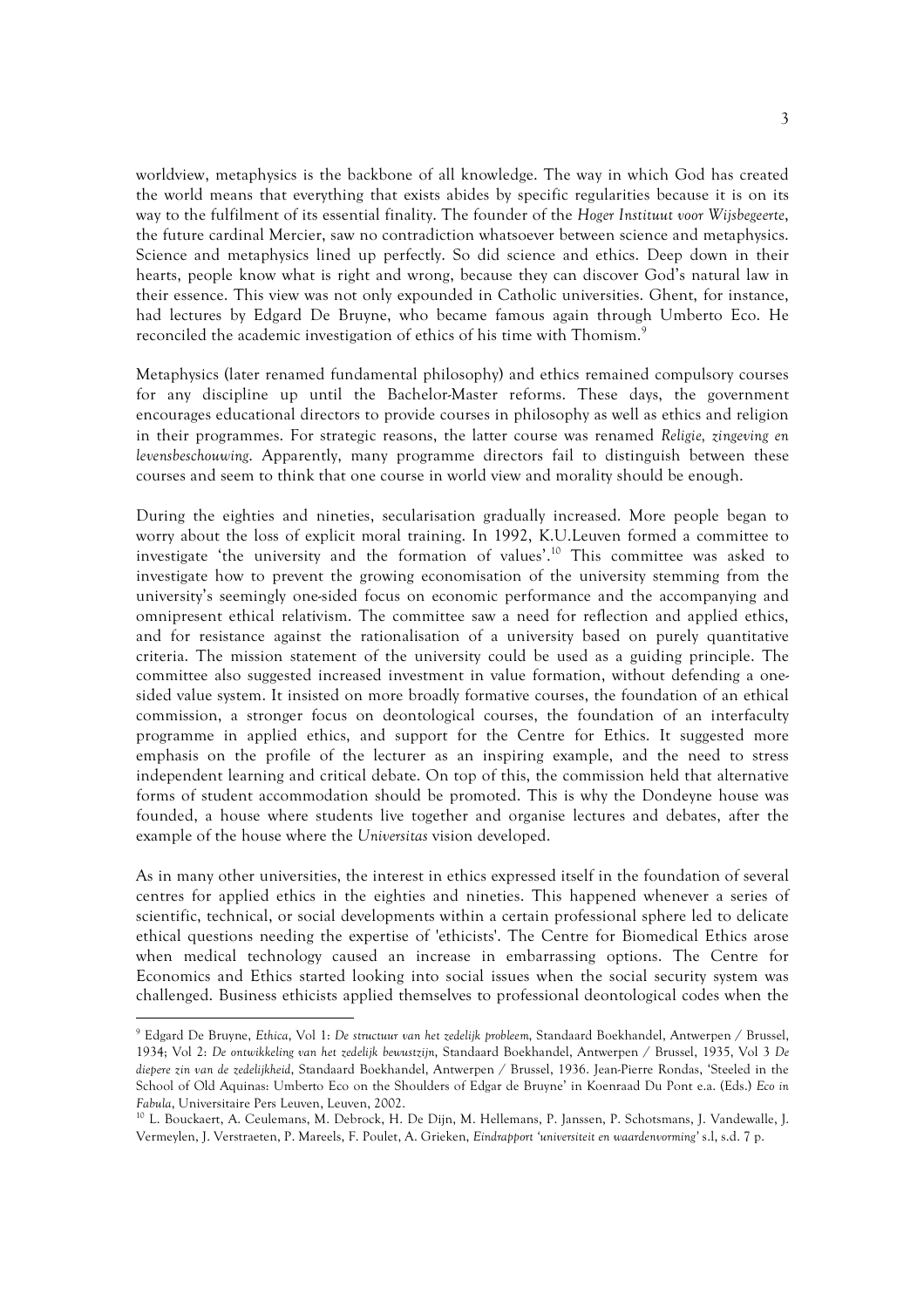workers' and management's ethos became alienated from traditional moral views. The environmental crisis, developments in biotechnology, and the increased importance of animal welfare sped up agricultural and environmental ethics. Similarly, media ethics grew in importance because developments in this sector sometimes raised eyebrows.

In spite of the apparently 'promising' interest in ethics, applied ethicists have never succeeded in raising the social debate on moral issues to a higher level. Within their own faculties, these ethicists were seen as experts, lightening rods able to conduct the hot questions skilfully. It went without saying that ethical debates were left to experts. The arguments the practicing ethicist uses to justify or condemn a certain practice are therefore seldom subjected to scrutiny. In that sense, the growth of applied ethics has not lead to an increase in critical reflection on moral issues.

Up till now, K.U.Leuven's concern about the centrality of values has not disappeared. Last year, a strategic five-year plan was drawn up to specify the framework of prioritised policy options. This plan is built on four principles: the development of values, openness and versatility, quality, and concentration as the combination of strengths. Values development is thus one of the four principles of the 'Integrated strategic plan for K.U.Leuven 2007-2012,' which insists that a university education should be more than the transfer of capacities that can be capitalised in the economic sphere. The only thing missing is the articulation of possible concrete applications of these principles, possibly because our modern mentality hampers the concrete application of this commitment. It is therefore high time we looked at this mentality more thoroughly.

More important than the particular history (les petites histories) is the general change in mentality that has taken place, not only at K.U.Leuven, but at just about all other universities. The engaged vision of the sixties that despised business life, has been exchanged for a lifestyle that celebrates assertiveness, career planning and entrepreneurship. The world appears to have grown tougher and more merciless. Students seem to think of themselves as clients of a system that only exists to improve their competence profile, while lecturers assume that their responsibility is limited to the transfer of those competences. Today, ethics is considered a field-specific discipline mainly focussing on the implementation of specific professional deontologies. The sell-by date of morality in its classical sense appears to have passed. Ever since Tintin lost his innocence in Africa, it has been considered wiser to let the students decide how to organise their own lives. All ideological views, whether they are liberal, social democratic, or Christian in inspiration, seem to have run dry.

Well, I propose that this perception is mistaken. I am convinced that the current reserve with regard to moral education does not stem from a weakened ideological commitment, but from one that is too strong. The current embarrassment with regard to ideological opinions or moral education is not the result of indecisiveness or indifference. It is based on an alternative ideological commitment. Our current social relations are characterised by an overstrained commitment to more human equality. This commitment is laudable, but the radicalness of its implementation means that a number of cultural and moral distinctions are no longer selfevident.

The contemporary pursuit of total equality contributes to our tendency to carefully check for any possible offensive or derogatory interpretation before we say or write something. If we find one, we swallow our words or formulate our proposition in a friendlier tone of voice. After all,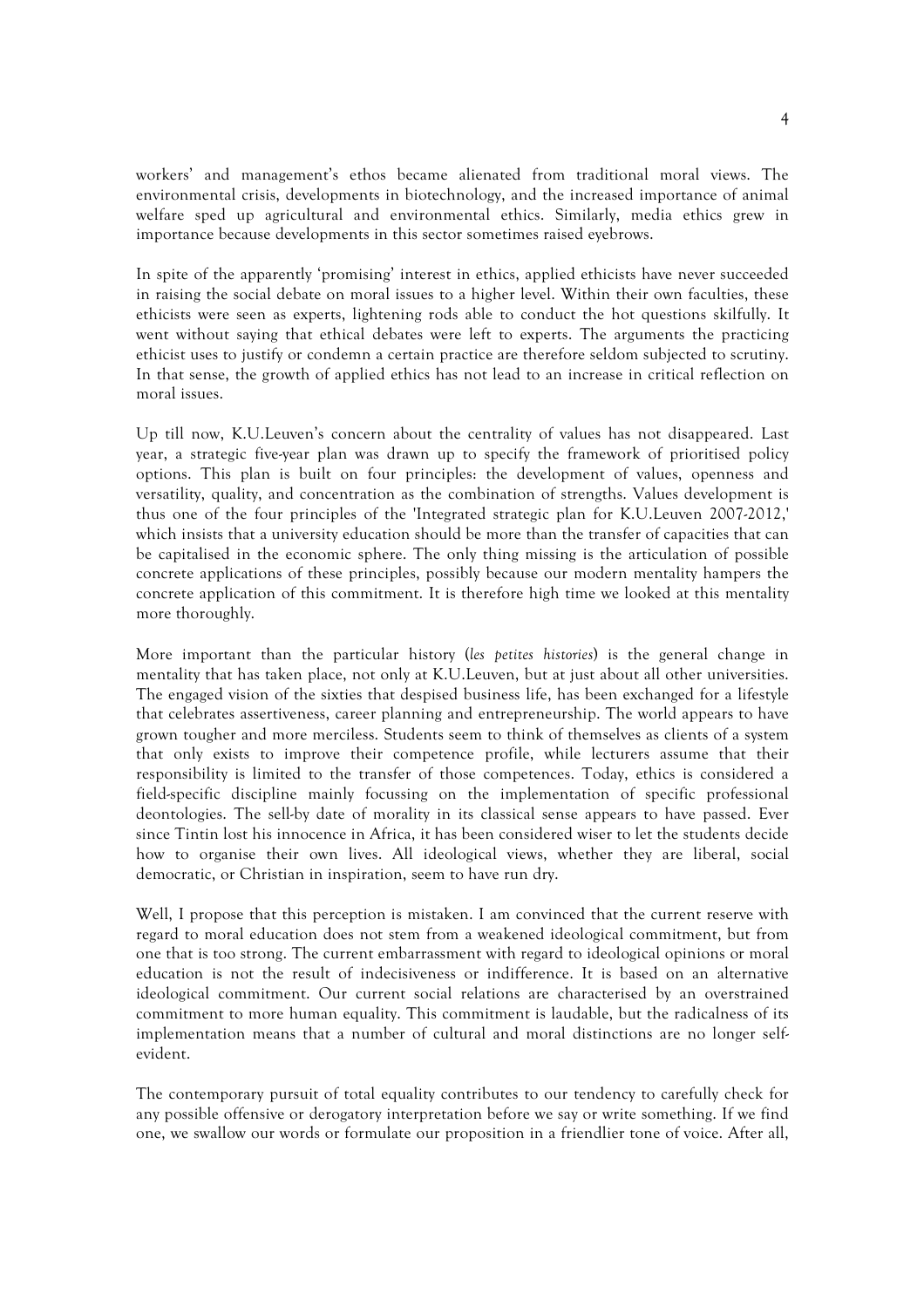we feel attached to an understanding in which every individual's worldview and habits are considered to be of no less value than those of anyone else. Our concern not to offend anyone feeds our reflex to systematically dismiss the public appreciation of a particular moral or cultural ideal as superseded, nostalgic, elitist, or paternalistic. That is because we long for a society in which no one has to feel wrong, a failure, or superficial; a society that is not marked by ideologies able to establish hierarchical differences for justification. It is in keeping with this collective desire to question the distinctions between civilised and uncivilised, profound and superficial, and morally justified and morally unjustified. Distinctions like these appear to lead to a difference in evaluation. Every distinction between 'culturally correct' and 'culturally wrong' people seems to threaten equality, which is why many academics in the humanities feel the need to skilfully deconstruct similar distinctions. They think that people should be able to cultivate the impression that the value of their moral lifestyle is entirely private. It is simply not done to give one's opinion on the moral qualities of someone else's preferences. After all, everyone should be able to cultivate the illusion that the life he or she leads is as justified as the life of anyone else. That is the reason why we are embarrassed when someone with a distinct moral view or cultural ideal disturbs the noncommittal nature of our modern understanding.

The resistance to any discourse that implies that some lifestyles are of higher moral standing than others does not stem from a lack of seriousness, but is based on the conviction that the idealisation of a lifestyle will result in a diktat or lead to patronising disdain. Instead of a positive interpretation of the possible goal of freedom, we choose a negative concept of freedom, which implies that we let individuals choose what they value culturally or morally. By refusing to examine the importance of moral and cultural virtues more deeply, we create an atmosphere that makes it seem inconsequential how someone chooses to organise his or her life. This mentality has not only made teaching morality uncongenial. For many fields in the humanities, this noncommittal mentality has actually proven fatal. How can you defend the value of ancient languages, history, aesthetics, philosophy, literature, religion, dance, or theatre, when one has to admit that they have no surplus economic value when you give the impression that it's entirely inconsequential how someone chooses to organise his or her life? How can you say that education humanises at the same time that you deny some lifestyles are more humane than others? Without fully realising it, our dedication to more equality has undermined the legitimacy of morality and culture. Now that the concept of civilisation has been skilfully deconstructed within the humanities, no one should be surprised at the confusion on the possible usefulness of culture and morality.

The current moral understanding has led to a change in linguistic usage. Concepts that were laden with guilt- and shame-inducing connotations like desire, greed, gluttony, aggression, or selfishness were skilfully neutralised. All urges and desires, no matter how low or high-minded, are now called 'preferences' or 'needs'. As long as they are not illegal, they are deemed equal. Within the current understanding, this neutralisation is experienced as liberation, which is probably why economic language has started to dominate many sectors. This neutralising usage developed within the universities themselves. In political sciences as well as law, psychology, and philosophy, the fundamental importance of various liberties is defended, but no goals are expressed that make it worth pursuing this freedom. People should choose these goals on their own.

My second proposition implies that the commitment to negative freedom has reached a point where this freedom does more harm than good. Because universities systematically refuse to go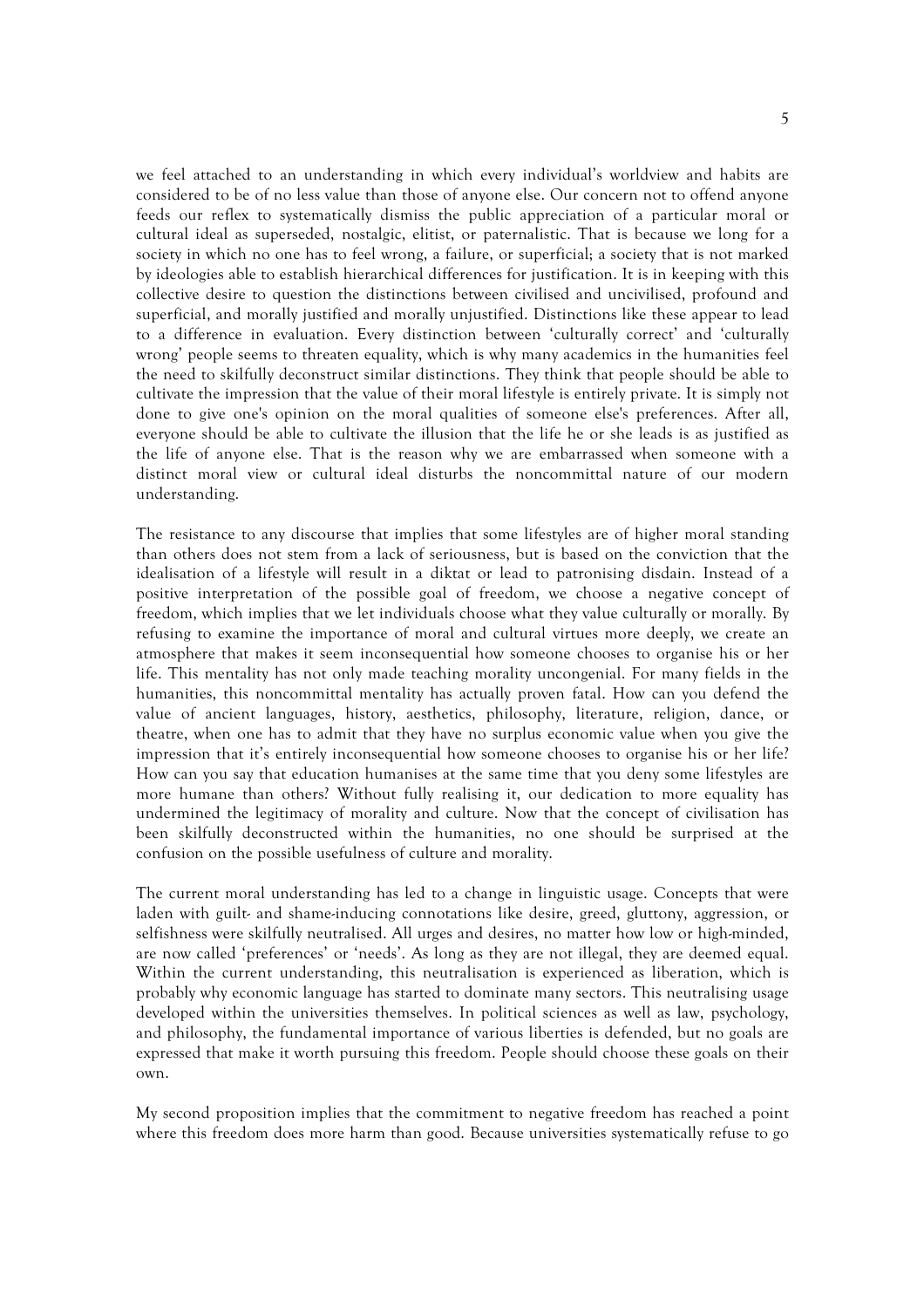into the importance of a high-quality moral and cultural understanding, they strengthen the impression that it is inconsequential how people choose to organise their lives. Discrediting value judgements has an especially unfavourable effect on the weakest socio-economic subcultures in our society, where the temptation of instant gratification is great. People in these subcultures will more easily reach for unhealthy food, trendy audiovisual entertainment, or sensational media. They will more quickly proceed to risky loans or reckless spending. The 'culture' in these groups does not prompt people to curb impulsive behaviour, to weigh things up, to analyse, or plan things. This kind of 'culture' does not cherish long term projects. The immediate result is weaker school performances, which limits the future options of youngsters from these subcultures. Because of the impression that responsibility and culture don't matter, there is no ideal available within these subcultures and therefore no way out of the social inequality stimulated by that subculture either. Because the academic interest in culture and morality has consciously been super-cooled through the politically correct commitment to negative freedom, university graduates withdraw into their own sphere of life and no longer feel responsible for the culture of their community. The resulting misery is hard to overestimate. That is why students should be taught once more what makes a life interesting as regards content and why morality and culture matter.

But the question is: how? How does one convince students of the value of moral and cultural virtues these days? It is clearly neither likely nor even desirable that this should happen through a renewed scheduling of moral lessons. Not that I believe that moral lessons make people uncritical. The opposite seems more likely. But they do not give much return. Organising moral lessons would require major amounts of energy for a minor result. But there are other and more attractive ways to show students that moral and cultural virtues matter, for instance by testifying to that fact when preparing a class or when meticulously conducting an investigation. By going about one's job honestly and carefully, one automatically shows that one attaches great importance to taking a series of principles seriously.

Less obvious is setting up debates on the way society ideally should be organised. Every course topic introduces skills that are useful to society one way or another. Doctors study health, jurists study law, economists study the efficient organization of trade and industry, psychologist study how our intelligence, social involvement and relationships with other people function, linguists and communication scientists study communication and literature. All these sciences deal with an aspect of society. That is why in every discipline ideas will grow concerning how certain skills or reorganizations can contribute to the welfare of society. These views are hardly compared. Researchers and lecturers from different disciplines hardly know anything about the social debates that go on in other fields. One could also look at this problem from the perspective of the community. Research results untranslatable to economics are of no use to society. That is because the results are too fragmented and the conclusions are mutually incompatible. There is no broad framework that can direct the various research results and connect them. This makes the contribution of universities with regard to social problems seem irrelevant. There is a lot of potential to be found in interdisciplinary debates on society. Initiatives of this kind already exist. Think of the Midis de l'éthique in Louvain-La-Neuve, the Lectures for the Twenty-first Century in Leuven, and the Science Cafes at the VUB in Brussels, but the impact of initiatives like this is still too small. Still, the ideal is, as Aristotle suggested, for a reflection on ethics to be preceded by a reflection on the kind of society we want to live in. Debates on concrete issues like energy consumption, the organization of social security, the unity of our Belgian institutions, or the tax burden will automatically help us to clarify what